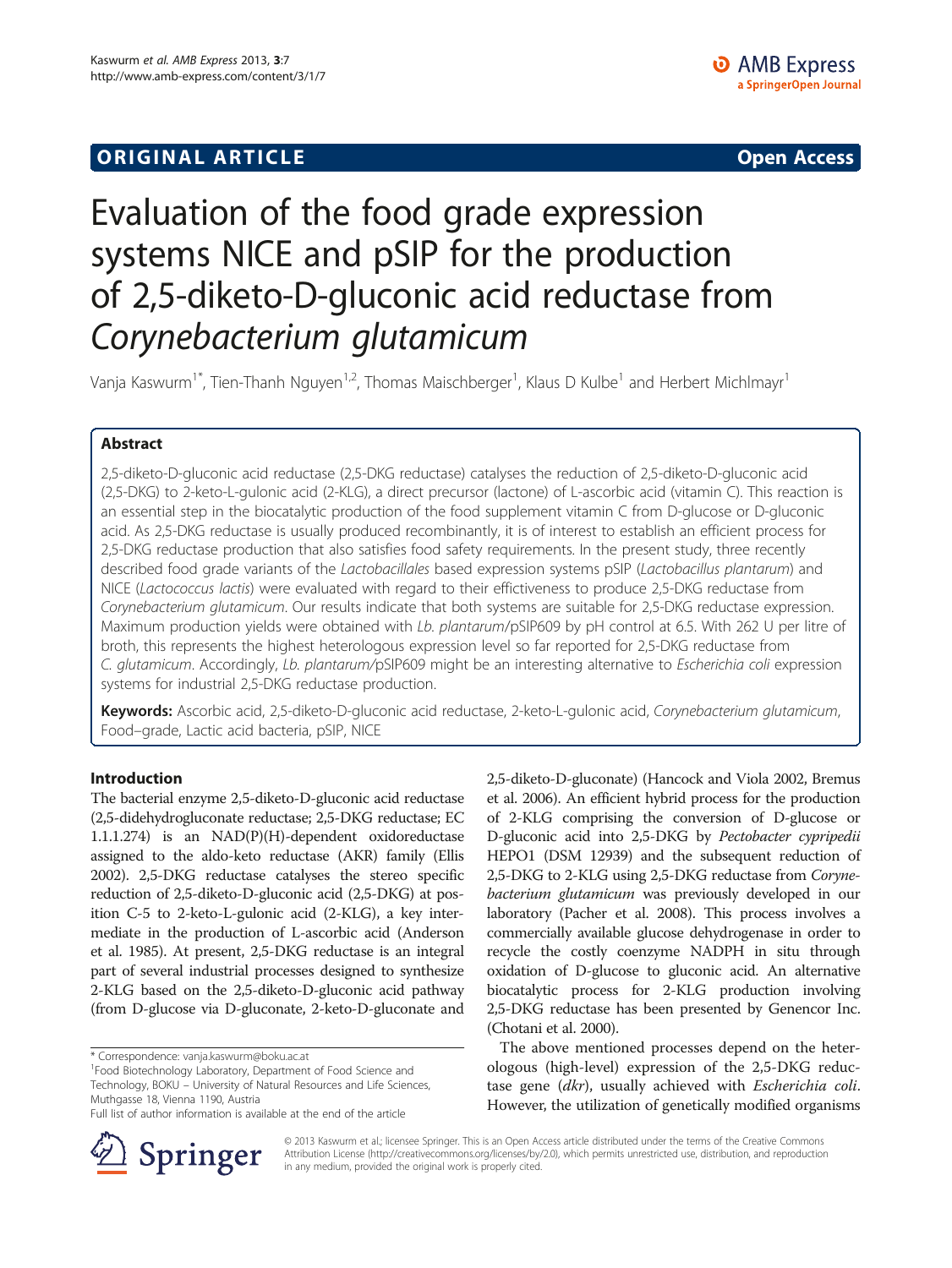(GMOs) to produce enzymes intended for food applications is strictly regulated (Pedersen et al. [2005](#page-10-0), Peterbauer et al. [2011\)](#page-10-0). Lipopolysaccharide (endotoxin) production by E. coli is a further obstacle for protein expressions intended for food or medical purposes (Berczi et al. [1966](#page-9-0), Beutler and Rietschel [2003\)](#page-9-0). Therefore, laborious and costly measures of down stream processing and quality control are required to comply with the purity and safety specifications for food grade enzymes, as recommended for example by the Joint FAO/WHO Expert Committee on Food Additives (JECFA) and the Food Chemical Codex (FCC). While recombinant (GMO) as well, an attractive alternative is to use expression hosts with the "generally recognized as safe" (GRAS) status, as defined by the US Food and Drug Administration (FDA). Although the reported performance of food grade expression systems is usually low compared to standard expression systems using E. coli (Nguyen et al. [2011a](#page-10-0)), an advantage of applying GRAS (i.e., food-grade, Peterbauer et al. [2011](#page-10-0)) expression systems is that the costs to satisfy food safety requirements could be drastically reduced. Accordingly, efforts using lactic acid bacteria (LAB) as expression hosts have gained significance in the last decade (Peterbauer et al. [2011](#page-10-0)). Recently, examples of true food grade host/ vector combinations have been presented and applied using the expression systems Lactobacillus plantarum / pSIP (Nguyen et al. [2011a](#page-10-0)) and Lactococcus lactis / NICE (Maischberger et al. [2010](#page-10-0)). In both systems, antibiotic resistance marker genes have been replaced by selection markers (pSIP: alr, alanine racemase gene; NICE: lacF, gene encoding the soluble carrier enzyme IIA of the lactose specific phosphotransferase system) complementing corresponding gene deletions in the host chromosomes.

Previous studies on the above mentioned expression systems demonstrated high expression levels with bacterial β-galactosidase genes (Nguyen et al. [2011a,](#page-10-0) Maischberger et al. [2010](#page-10-0)). However, in these studies, the target genes originated from members of the same taxonomic order (Lactobacillales) as the expression hosts. It is therefore important as well to evaluate the performance of such LAB expression systems with genes of taxonomic distant origin. The aim of the present work was to evaluate the food grade expression systems pSIP and NICE for their capacity to produce the industrially important enzyme 2,5-DKG reductase from C. glutamicum (order Actinomycetales).

# Material and methods

## Materials

Chemicals for enzyme assays, protein analysis and media components were purchased from commercial suppliers at the highest available level of purity. 2,5-DKG, the substrate for 2,5-DKG reductase assays, was produced by fermentation of glucose with Pectobacter cypripedii (Pacher et al. [2008](#page-10-0)) and further purified as previously

described (Kaswurm et al. [2012](#page-10-0)). All oligonucleotide primers used in this study are displayed in Table [1](#page-2-0) and were synthesized by VBC-Biotech (Vienna, Austria). For preparation of genomic DNA from C. glutamicum, the Easy-DNA® Kit (Invitrogen, Carlsbad, CA) was used according to the instructions of the manufacturer. The PureYield™ Plasmid Miniprep System for isolation of E. coli plasmids and the Wizard<sup>®</sup> SV Gel & PCR Clean-UP kit for the purification of DNA fragments were obtained from Promega (Madison, WI, USA). The Quick Ligation Kit and restriction enzymes with their corresponding buffers were purchased from New England Biolabs (Ipswich, MA, USA). Phusion High-Fidelity PCR Master Mix (New England Biolabs) and a C1000 Thermal Cycler (Bio-Rad Laboratories Inc., Hercules, CA, USA) were used to amplify DNA by PCR.

## Molecular cloning

All bacterial strains/plasmids used in this study are shown in Table [2.](#page-2-0) Genomic DNA from C. glutamicum DSM 20301, cultivated in DSMZ medium 53 (German Collection of Microorganisms and Cell Cultures), was used as template for amplification of the 2,5-DKG reductase gene (dkr) (GenBank accession JQ407590.1). Plasmids were isolated from Lactococcus und Lactobacillus following the previously described protocol (O'Sullivan and Klaenhammer [1993\)](#page-10-0). All amplified sequences were verified by DNA sequencing (LGC Genomics, Berlin, Germany).

### Construction of NICE-based expression vectors

NICE expression vectors were based on the pTM51 vector series as presented by Maischberger et al. [\(2010](#page-10-0)). The βgalactosidase encoding gene (lacLM) of pTM51R was excised with *BglII* and *SpeI*, and replaced by the multiple cloning site (mcs) from pNZ8150 (Mierau and Kleerebezem [2005\)](#page-10-0) using the same restriction sites; the resulting plasmid was designated pVK51. Primer pair V1/V2 (Table [1\)](#page-2-0) was used to amplify the *dkr* gene from genomic *C. glutamicum* DNA. The PCR product was digested with SpeI, and the resulting fragment was ligated to plasmid pVK51 prepared by digestion with ScaI (blunt-end) and SpeI. This yielded the expression plasmid pVK51dkr. Additionally, the complete dkr open reading frame (ORF) with its start codon located 73 bases upstream of the *dkr* translation start (Figure [1](#page-3-0)), was cloned in vector pVK51 using 5'-ATGTCTGTTGTGGGTACCGG-3' as foward and V2 (Table [1](#page-2-0)) as reverse primer. Both constructs were transformed into L. lactis NZ3900 (unable to grow on lactose), following the protocol of Holo and Nes ([1989\)](#page-10-0). Positive transformants were selected for their ability to grow on M17 medium (Terzaghi and Sandine [1975](#page-10-0)) with agar  $(15 \text{ g L}^{-1})$ , supplemented with 1% lactose at 30°C.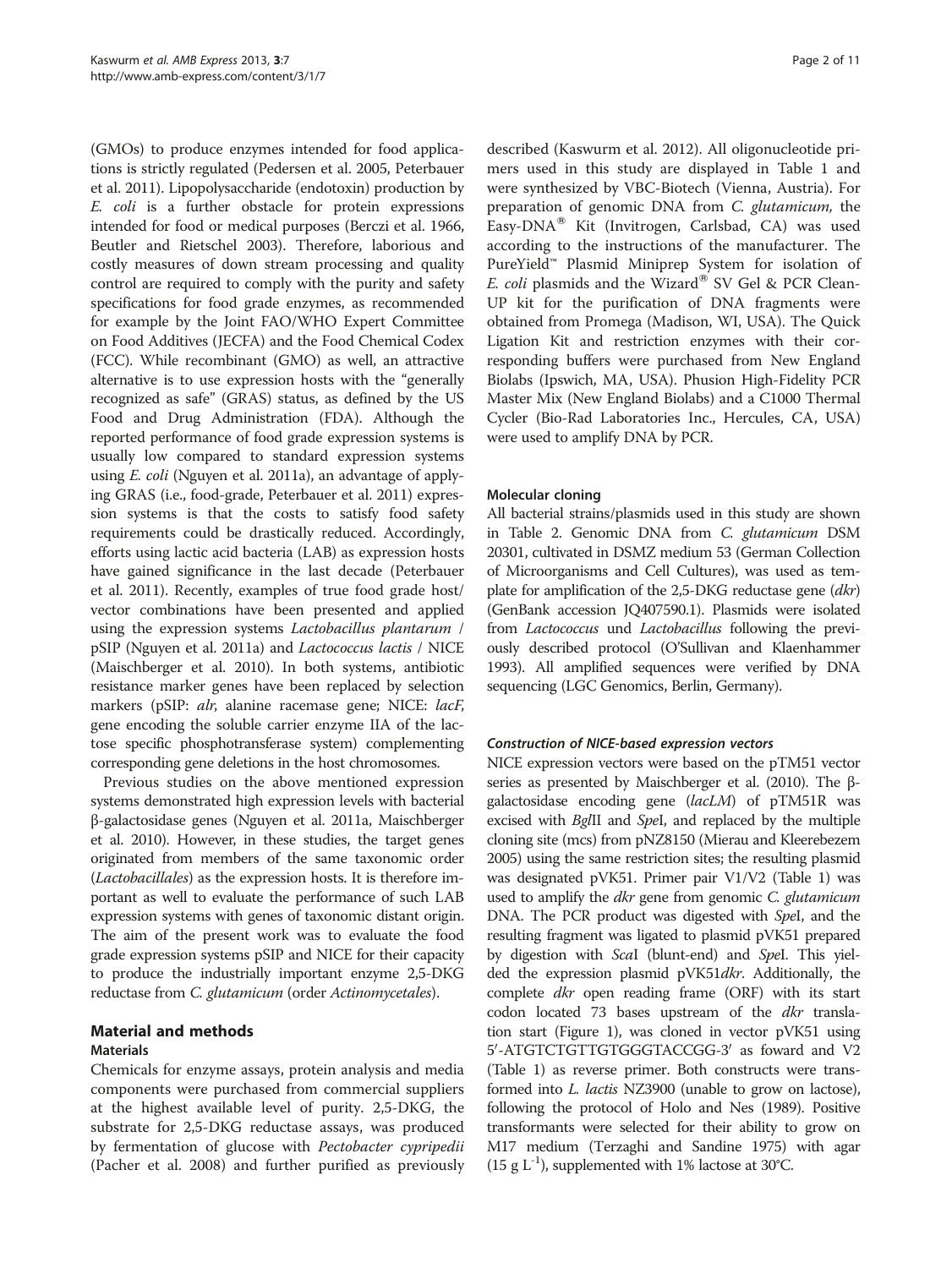| Primer name     | Restriction enzyme <sup>c</sup> | Sequence (5'-3')                             | Target gene             |  |
|-----------------|---------------------------------|----------------------------------------------|-------------------------|--|
| VI <sup>a</sup> | $\sim$                          | ATGGATCAGAAGAATAAGCTTTC                      | dkr                     |  |
| $V2^b$          | Spel                            | <b>TCTACGACTAGTTCAGTTCAGATCATTCGG</b>        | dkr                     |  |
| $V3^b$          | Xhol                            | <b>CTATCGCTCGAGTCAGTTCAGATCATTCGGG</b>       | dkr                     |  |
| P1 <sup>a</sup> | Spel                            | CGGAAATCACGGGAACTAGTCGCCAAA                  | $P_{sppA}$ , $P_{sppQ}$ |  |
| $P2^b$          | $\sim$                          | CGGTACCTACAACAGACATGGGAATCATACTCCTATATATTATT | $P_{sppA}$              |  |
| P3 <sup>b</sup> | $\sim$                          | CGGTACCCACAACAGACATATATGCTGGCCAGCTAAGTA      | $P_{sppQ}$              |  |

<span id="page-2-0"></span>Table 1 Oligonucleotide primers used for PCR amplifications in this study

<sup>a</sup> forward primer.

<sup>b</sup> reverse primer.

 $c$  restriction sites are underlined.

# Construction of pSIP-based expression vectors under control of P<sub>sppA</sub> and P<sub>sppQ</sub>

The coding region of *dkr* was amplified with the primer pair V1/V3 (Table 1). Promoters  $P_{sppA}$  (pSIP603R) and  $P_{sppO}$  (pSIP609R) (Nguyen et al. [2011a\)](#page-10-0), were amplified from the respective plasmid DNA using the primer pairs P1/P2 and P1/P3 (Table 1). The amplified dkr fragment was fused to the promoters  $P_{\text{sppA}}$  and  $P_{\text{sppQ}}$  by overlap

extension polymerase chain reaction. Each of the two resulting fragments ( $P_{sppA}:dkr, P_{sppQ}:dkr$ ) was ligated directly to the pJet1.2 blunt-end cloning vector (CloneJET PCR cloning kit; Fermentas GmbH, St. Leon-Rot, Germany) and transformed into chemically competent E. coli NEB 5-α cells (New England Biolabs). The inserts were excised with SpeI and XhoI (restriction sites on primers, Table 1) and ligated to a  $\sim$  5.5 kb fragment

Table 2 Bacterial strains and plasmids used in this study<sup>a</sup>

| Strains or plasmids                                                                                              | <b>Relevant characteristics</b>                                                                                                                                                   | Reference or source            |  |
|------------------------------------------------------------------------------------------------------------------|-----------------------------------------------------------------------------------------------------------------------------------------------------------------------------------|--------------------------------|--|
| <b>Strains</b>                                                                                                   |                                                                                                                                                                                   |                                |  |
| Corynebacterium glutamicum                                                                                       | DMSZ strain 20301                                                                                                                                                                 | <b>DMSZ</b>                    |  |
| Lactobacillus plantarum WCFS1                                                                                    | a single colony isolated from Lb. plantarum NCIMB8826, which was originally isolated<br>from human saliva (National Collection of Industrial and Marine Bacteria, Aberdeen, U.K.) | Kleerebezem et al. 2003        |  |
| Lactobacillus plantarum TLG02                                                                                    | WCFS1 derivative, $\Delta$ alr, D-alanine auxotroph, expression host                                                                                                              | Nguyen et al. 2011a            |  |
| Lactococcus lactis NZ3900                                                                                        | NZ3000 derivative, $\Delta$ lacF, pepN::nisRK, selection based on the ability to grow on lactose<br>(lacF), expression host                                                       | de Ruyter et al. 1996          |  |
| Escherichia coli                                                                                                 |                                                                                                                                                                                   |                                |  |
| MB2159                                                                                                           | MC1000 derivative, D-alanine auxotroph, cloning host                                                                                                                              | Strych et al. 2001             |  |
| NEB 5-alpha                                                                                                      | cloning host                                                                                                                                                                      | New England Biolabs            |  |
| <b>Plasmids</b>                                                                                                  |                                                                                                                                                                                   |                                |  |
| pJet1.2/blunt                                                                                                    | CloneJET™ PCR Cloning Kit                                                                                                                                                         | Fermentas                      |  |
| NICE derivative plasmids                                                                                         |                                                                                                                                                                                   |                                |  |
| pNZ8150                                                                                                          | $Cm^r$ , $P_{nisA}$                                                                                                                                                               | Mierau and<br>Kleerebezem 2005 |  |
| pTM51R                                                                                                           | lacF, pNZ8150 derivative containing Lb. reuteri lacLM genes downstream of $P_{nisA}$                                                                                              | Maischberger et al.<br>2010    |  |
| lacF, pTM51R derivative containing the multiple cloning site (from pNZ8150)<br>pVK51<br>downstream of $P_{nisA}$ |                                                                                                                                                                                   | this work                      |  |
| pVK51dkr                                                                                                         | lacF, pVK51 derivative containing C. glutamicum dkr downstream of $P_{n,k}$                                                                                                       | this work                      |  |
| pSIP derived plasmids                                                                                            |                                                                                                                                                                                   |                                |  |
| pSIP603R                                                                                                         | alr, pSIP403 derivative containing Lb. reuteri lacLM controlled by P <sub>sppA</sub>                                                                                              | Nguyen et al. 2011a            |  |
| pSIP609R                                                                                                         | alr, pSIP409 derivative containing Lb. reuteri lacLM controlled by P <sub>sppO</sub>                                                                                              | Nguyen et al. 2011a            |  |
| pSIP603dkr                                                                                                       | alr, pSIP603R derivative, lacLM replaced by C. glutamicum dkr controlled by $P_{\text{spaA}}$                                                                                     | this work                      |  |
| pSIP609dkr                                                                                                       | alr, pSIP609R derivative, lacLM replaced by C. glutamicum dkr controlled by $P_{\text{spo}}$                                                                                      | this work                      |  |

a *alr*: alanine racemase; Cm': chloramphenicol resistance; lacF: the gene encoding the soluble carrier enzyme IIA from lactose specific PTS; nisRK: gene<br>necessary for signal transduction integrated in the chromosome: P. . necessary for signal transduction integrated in the chromosome;  $P_{nisA}$ : promoter nisin A;  $P_{spoA}$ ,  $P_{spoA}$ : the bacteriocin promoters in the spp gene cluster; lacLM beta-galactosidase encoding gene.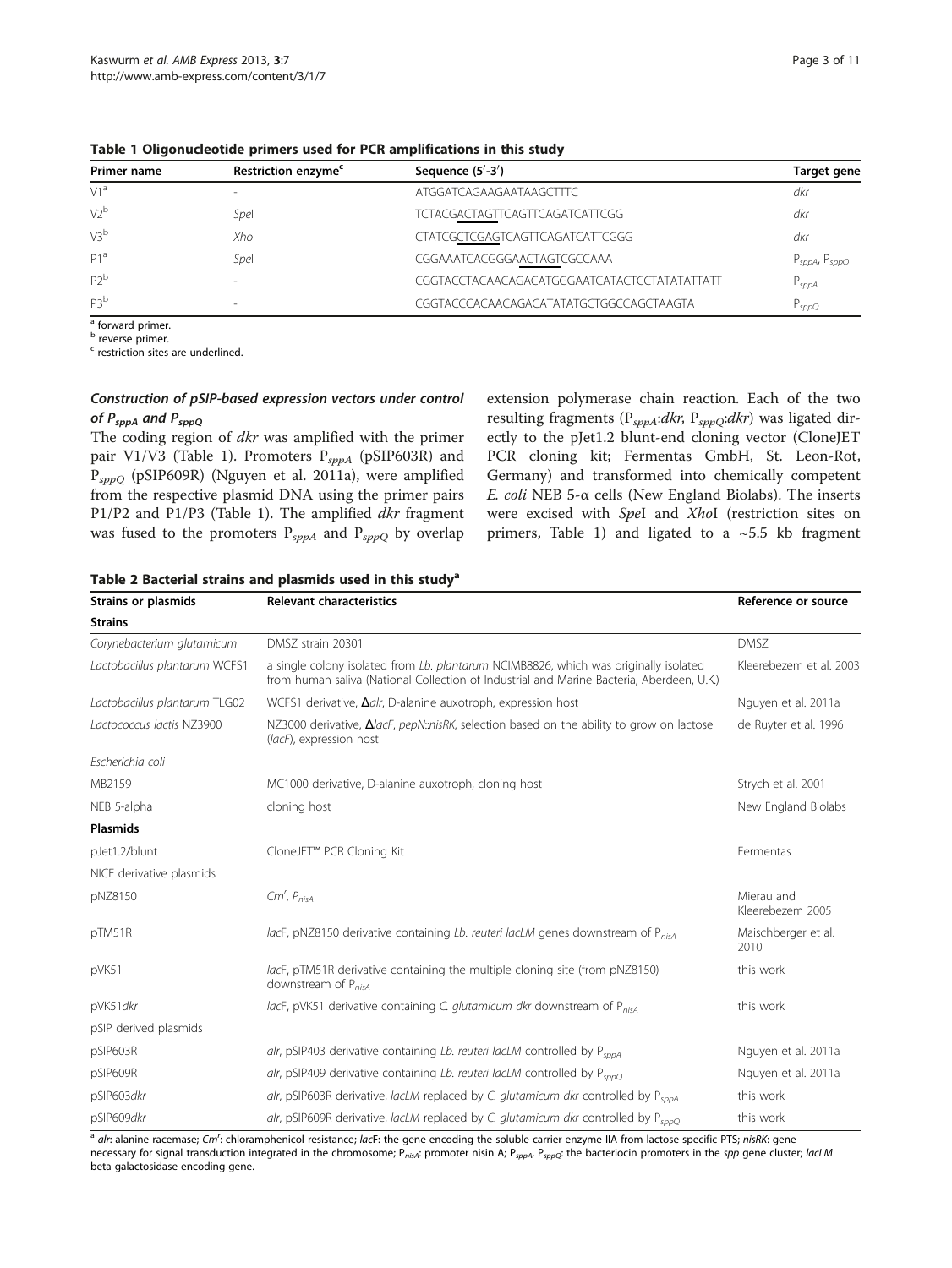<span id="page-3-0"></span>

| ORF <sub>dkr</sub><br>5'-CAT CAA GGA GAA AAT ATG TCT GTT GTG GGT ACC GGC CAA              |  |  |  |  |  |
|-------------------------------------------------------------------------------------------|--|--|--|--|--|
| TTC TTT GGA TCC CCA GAG GAA GAG CGG GAT AAG TTG ATG                                       |  |  |  |  |  |
|                                                                                           |  |  |  |  |  |
| $\frac{dkr}{\sqrt{2\pi}}$ CAA TCT CTG $\frac{\overline{R}}{2\sqrt{2}}$ GAT CAG AAG AAT-3' |  |  |  |  |  |
|                                                                                           |  |  |  |  |  |
| Figure 1 N-terminal nucleotide sequence of the native dkr                                 |  |  |  |  |  |
| gene from C. glutamicum DSMZ 20301 (GenBank accession                                     |  |  |  |  |  |
| JQ407590.1). A ribosomal binding site in the mRNA (bold print) is                         |  |  |  |  |  |
| located upstream of the initiation codon (ATG, position 1). The                           |  |  |  |  |  |
| second ATG codon in frame is located at position 61 and third ATG                         |  |  |  |  |  |
| codon in frame at position 73. A region containing a high                                 |  |  |  |  |  |
| concentration of purine bases is highlighted.                                             |  |  |  |  |  |

obtained by cleavage of pSIP603R with the same restriction enzymes, resulting in the expression plasmids pSIP603dkr and pSIP609dkr. Following the same procedure, pSIPbased expression vectors containing the complete dkr ORF (designated pSIP603dkrORF and pSIP609dkrORF) were constructed. For dkr ORF amplification forward primer 5'-ATGTCTGTTGTGGGTACCGG-3' and reverse primer V2 (Table [1](#page-2-0)) were used. After plasmid amplification with E. coli MB2159 (Strych et al. [2001](#page-10-0)), the constructs were electroporated into the D-alanine auxotroph expression host Lb. plantarum TLG02 (Nguyen et al. [2011a](#page-10-0)) as described by Josson et al. [\(1989](#page-10-0)) and tranformants were cultivated in de Man, Rogosa and Sharpe broth (MRS medium; Oxoid, Basingstoke, U.K.) at 37°C without agitation. Competent cells of E. coli MB1259 were prepared and transformed according to the method of Inoue et al. [\(1990](#page-10-0)). Cultures of E. coli NEB 5- $\alpha$  and E. coli MB1259 transformants were grown in Luria-Bertani medium (LB; Sambrook et al. [1989\)](#page-10-0) at 37°C with constant agitation (200 rpm). For the selection of E. coli NEB 5- $\alpha$ , ampicillin was added to a final concentration of 100 mg  $mL^{-1}$ . For cultivation of E. coli MB2159 and Lb. plantarum TLG02 without plasmids, the respective growth media were supplemented with D-alanine (200 μg mL<sup>-1</sup>).

Expression of 2,5-DKG reductase with food–grade vectors Batch cultivations of LAB with food grade vectors were performed in computer-controlled stirred reactors (6 × 0.5 L) of the HT-Multifors system (Infors HT, Bottmingen, Switzerland). Comparative studies without and with pH control (pH 6.5) were performed. Culture pH was maintained by automated addition of sterile NaOH (1 M). To ensure homogenous distribution of the culture broth with limited oxygen transfer, a low agitation speed of 80 rpm was used. All experiments were performed in triplicate.

Inocula for the batch cultivations were prepared by transferring 20 μl of a frozen stock culture to 200 mL fresh medium (M17 for L. lactis; MRS for Lb. plantarum) and incubation at 30°C without shaking. After 12 hours, the cells were transferred to the bioreactor already containing the corresponding medium to reach an optical density at 600 nm (OD<sub>600</sub>) of ~0.1. Expression was induced at an OD<sub>600</sub> of 0.35  $\pm$  0.03. For the induction of Lb. plantarum harbouring pSIP alr-based vectors, the synthetic peptide pheromone SppIP (Eijsink et al. [1996\)](#page-9-0) (25 ng  $mL^{-1}$ ; CASLO Laboratory, Lyngby, Denmark) was used. To induce the NICE expression system with L. lactis NZ3900, nisin (Mierau and Kleerebezem [2005\)](#page-10-0), a 34 amino acid lantibiotic bacteriocin, was applied at a final concentration of 10 ng  $mL^{-1}$ . In parallel to the induced cultures, noninduced negative controls were included to determine background activities and to calculate the induction factors (the quotient of specific activity obtained under induced conditions and the activity obtained under noninduced conditions). All experiments were carried out at 30°C for 20 hours following induction.

## Off-line analysis of parameters

Samples were taken in appropriate time intervals during the fermentations to monitor the growth of bacterial cultures by measuring  $OD_{600}$  and wet cell weight (WCW) after centrifugation at  $15,000 \times g$  for 15 min at 4°C. 2,5-DKG reductase activities and the total intracellular protein concentrations were determined in order to evaluate the expression levels. For that purpose, bacterial cells were harvested from 5 mL of culture by centrifugation at  $3,220 \times g$  for 10 min at 4°C, washed with Bis-Tris buffer (50 mM, pH 6.5) and resuspended in 500 μL of the same buffer. The cells were mechanically disrupted through bead beating with ∼1 g glass beads (average diameter of 0.5 mm) using a Precelly 24 glass bead mill (PEQLAB Biotechnologie GmbH, Erlangen, Germany). The cell-free crude extracts obtained after 10 min centrifugation at 9,000  $\times$  g (4°C) were used for 2,5-DKG reductase activity assays and determination of protein concentrations.

2,5-DKG reductase activity assay was performed spectrophotometrically as previously described (Kaswurm et al. [2012\)](#page-10-0). One unit of 2,5-DKG reductase activity is defined as the enzyme quantity required to reduce 1 μmol of 2,5-DKG per min under assay conditions, which is equivalent to the production of 1 μmol of NADP+ per min (Kaswurm et al. [2012\)](#page-10-0). Protein concentrations were determined by the dye binding method of Bradford (Bradford, [1976\)](#page-9-0) using the Bio-Rad Protein Assay Kit (Bio-Rad Laboratories Inc.). Bovine serum albumin (BSA), in concentrations of  $0.1 - 1.0$  mg mL<sup>-1</sup>, was used for the standard calibration curve. All assays were performed in triplicate, and the data are expressed as mean values  $\pm$  standard deviation (SD).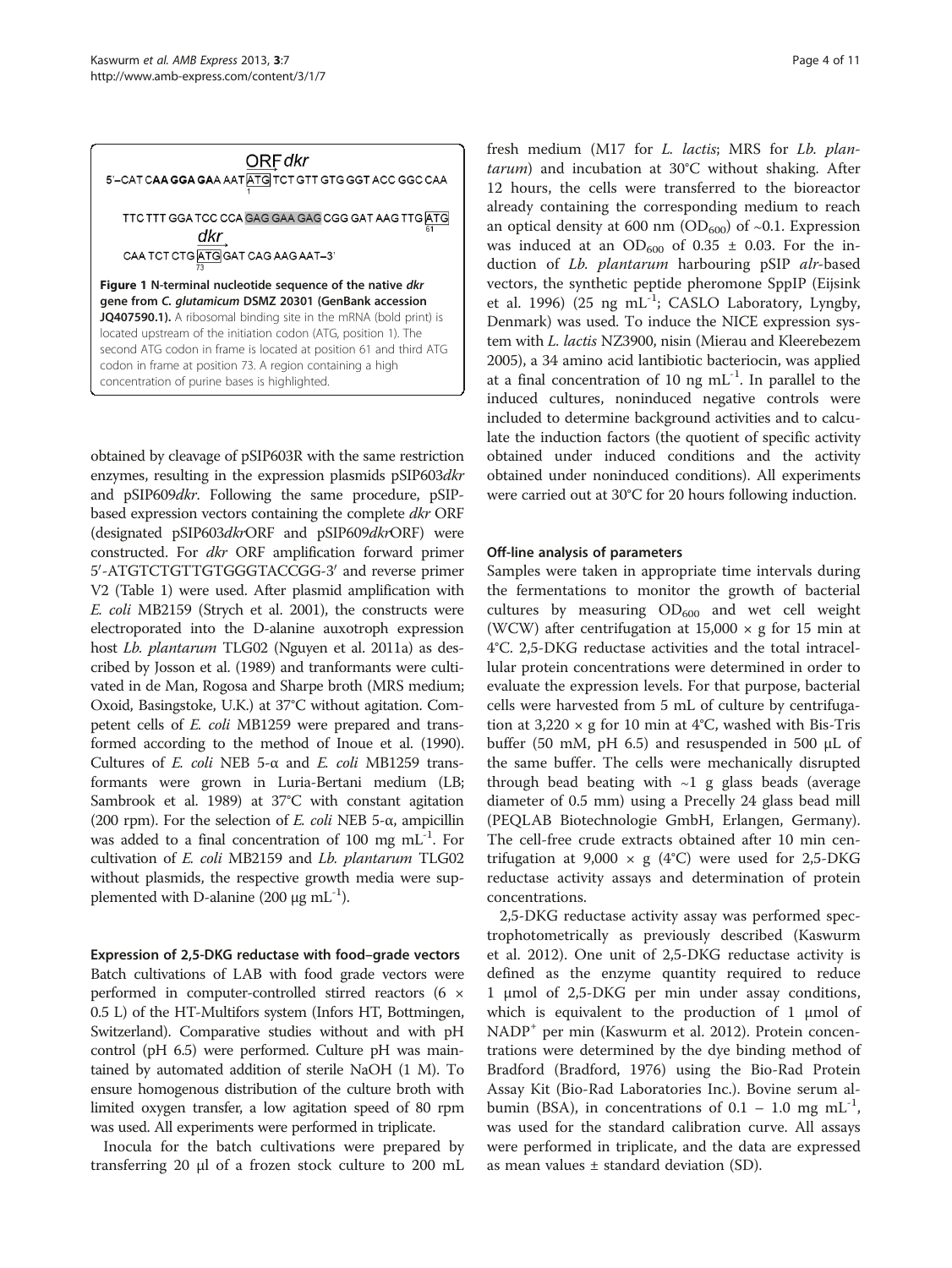#### Electrophoresis

SDS-PAGE was performed with a PerfectBlue standard vertical gel electrophoresis system (PEQLAB Biotechnologie GmbH) using 5% stacking gels and 10% separating gels. Samples were prepared according to method of Laemmli (Laemmli [1970](#page-10-0)) and loaded in aliquots of 10 μL per line onto gel. Protein bands were stained using Coomassie blue R250. Precision Plus Protein™ Standard (Bio-Rad Laboratories Inc.) was used as molecular mass standard.

### Codon usage analysis

The fraction of usage of each codon of the C. glutamicum dkr gene by L. lactis subsp. cremoris MG1363 and Lb. plantarum WCFS1 (Kleerebezem et al. [2003](#page-10-0)), was predicted with the Graphical Codon Usage Analyser (Fuhrmann et al. [2004](#page-9-0)) and the results are presented as relative adaptiveness values. The codon usage table of L. lactis subsp. cremoris MG1363 is estimated based on 2572 CDS's (739646 codons) and that of Lb. plantarum WCFS1 based on 3057 CDS's (934462 codons) (Nakamura et al. [2000](#page-10-0)).

## Results

## Expression of the C. glutamicum dkr gene

The first experiments were conducted without pH regulation during the fermentations. As judged by SDS-PAGE of the crude extracts (Figure 2), 2,5-DKG reductase could successfully be expressed with the three food–grade expression systems NICE, pSIP603 and pSIP609. Enzyme activities and protein concentrations were quantified during all experiments. The development of the monitored parameters over the fermentation time is plotted in Figure [3.](#page-5-0) In all cases, the highest yields of active 2,5-DKG reductase were observed during exponential growth. Table [3](#page-6-0) summarizes the highest recorded activities during 2,5-DKG reductase expression. Consistent with previous reports (Maischberger et al. [2010](#page-10-0), Nguyen et al. [2011a](#page-10-0)) the non-induced negative controls displayed some background activities, which were taken into account by calculating the net effect of induction (induction factor, Table [3](#page-6-0)).

With *L. lactis* NZ3900, the highest volumetric activities (82 U  $L^{-1}$  fermentation broth) were obtained 4 hours after induction. L. lactis reached a maximum  $OD_{600}$  of approx. 4 and a WCW of 3.6 g  $L^{-1}$ . *Lb. plantarum* (with both pSIP603 and pSIP609) reached a maximum  $OD_{600}$ of just above 9 (WCW approx. 10 g  $L^{-1}$ ) and displayed maximum 2,5-DKG reductase activities of approximately  $100$  U L<sup>-1</sup> after 8 hours of induction. The results of expressions without pH control (Figure [3](#page-5-0)) indicate that acid formation is the limiting factor for 2,5-DKG reductase production: In all cases, the volumetric activities of 2,5- DKG reductase decreased after reaching their maximum



values, concomitant with a decrease of pH, levelling off at approximately pH 4. This is also evident on SDS-PAGE (Figure 2), as the intensities of the protein bands corresponding to 2,5-DKG reductase (31 kDa) decrease during continued fermentation.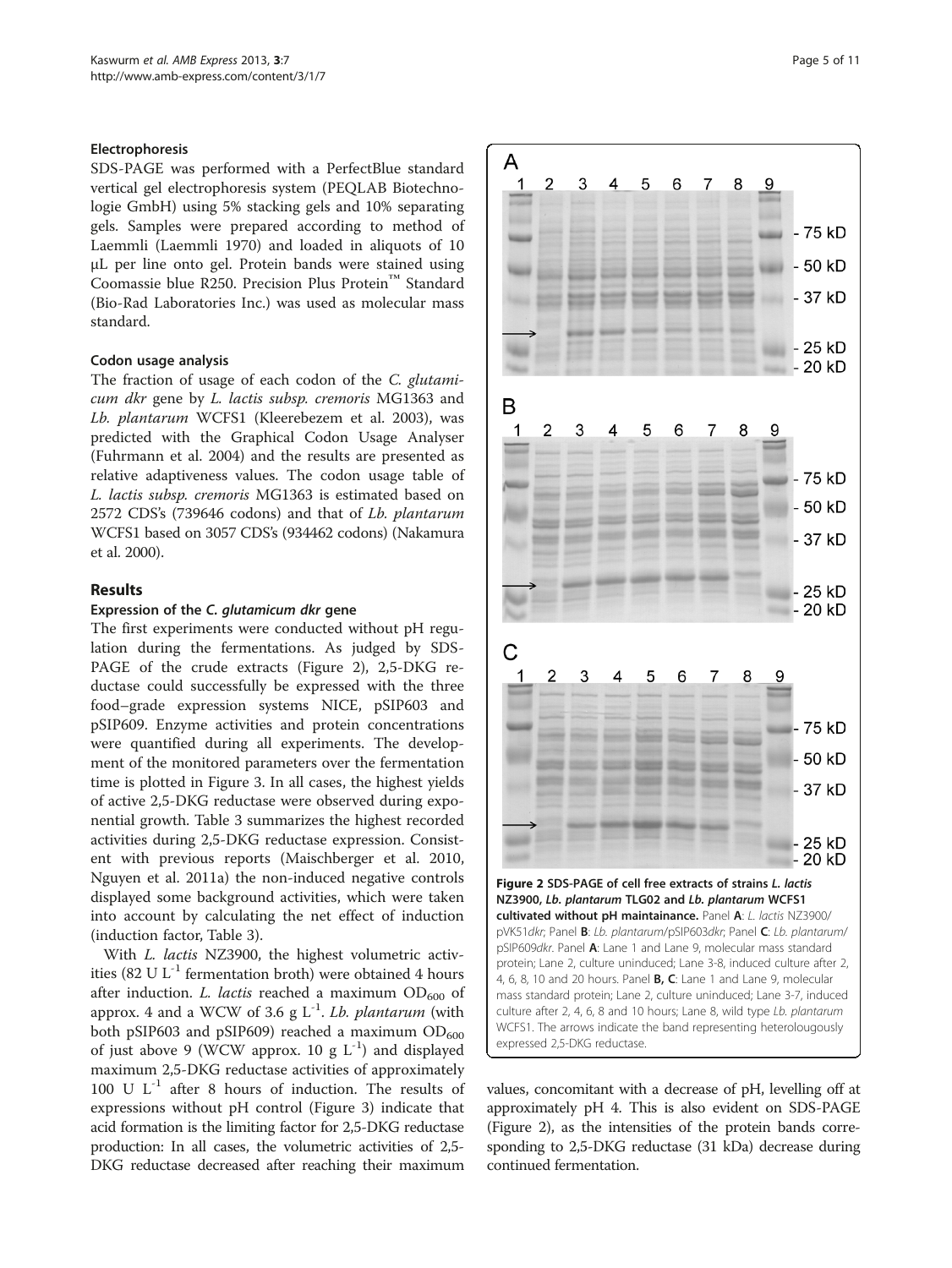The results of dkr gene expression with pH control at 6.5, but otherwise identical conditions are plotted in Figure [4](#page-7-0). Compared to the experiments without pH control, the volumetric activities of recombinant 2,5-DKG reductase could be increased by factors ranging from 1.4 (L. lactis NZ3900) to 2.5 (Lb. plantarum/pSIP609) (see Table [3\)](#page-6-0). pH control resulted in higher cell densities as well: L. lactis reached a maximum  $OD_{600}$  of approx. 6 (WCW of 5.5 g  $L^{-1}$ ) and *Lb. plantarum* an OD<sub>600</sub> of approx. 10 (WCW = 11.7 g  $L^{-1}$  with pSIP603 and 11.3 g  $L^{-1}$ 



<span id="page-5-0"></span>Kaswurm *et al. AMB Express* 2013, **3:**7 Page 6 of 11 Architecture 2014 of 2014 and 2014 and 2014 and 2014 and 201<br>http://www.amb-express.com/content/3/1/7 Page 8 of 21 Architecture 2014 and 2014 and 2014 and 2014 and 2014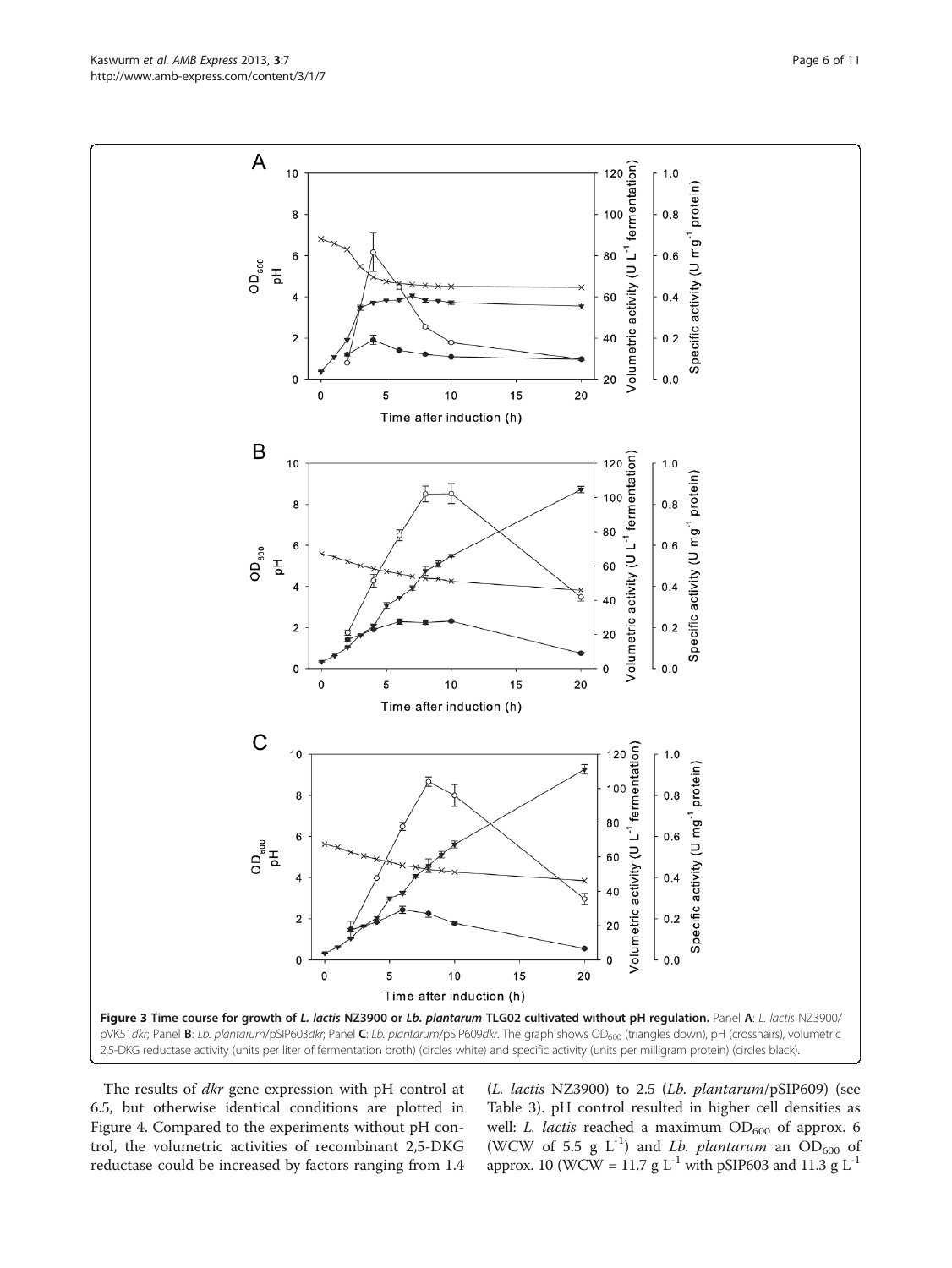| Not pH regulated cultivations of L. lactis and Lb. plantarum <sup>a</sup> |                                                            |                 |                                                |                   |                    |  |  |  |  |
|---------------------------------------------------------------------------|------------------------------------------------------------|-----------------|------------------------------------------------|-------------------|--------------------|--|--|--|--|
| Strain /plasmid                                                           | Volumetric activity ( $U L^{-1}$ fermentation broth)       |                 | Specific activity (U mg <sup>-1</sup> protein) |                   | Induction factor b |  |  |  |  |
|                                                                           | Induced                                                    | Noninduced      | Induced                                        | Noninduced        |                    |  |  |  |  |
| L. lactis NZ3900/pVK51dkr                                                 | $81.6 \pm 9.3$                                             | $16.0 \pm 0.24$ | $0.191 \pm 0.022$                              | $0.038 + 0.001$   | 5.0                |  |  |  |  |
| Lb. plantarum/pSIP603dkr                                                  | $102 + 5.8$                                                | $21.7 + 2.0$    | $0.232 + 0.022$                                | $0.054 + 0.002$   | 4.3                |  |  |  |  |
| Lb. plantarum/pSIP609dkr                                                  | $104 \pm 2.75$                                             | $23.8 + 2.2$    | $0.243 + 0.017$                                | $0.055 + 0.001$   | 4.4                |  |  |  |  |
| pH regulated cultivations (pH 6.5) of L. lactis and Lb. plantarum $a$     |                                                            |                 |                                                |                   |                    |  |  |  |  |
| Strain /plasmid                                                           | Volumetric activity (U L <sup>-1</sup> fermentation broth) |                 | Specific activity (U $mq^{-1}$ protein)        |                   | Induction factor b |  |  |  |  |
|                                                                           | Induced                                                    | Noninduced      | Induced                                        | Noninduced        |                    |  |  |  |  |
| L. lactis NZ3900/pVK51dkr                                                 | $114 + 19$                                                 | $14.6 + 2.0$    | $0.188 + 0.001$                                | $0.022 + 0.003$   | 8.5                |  |  |  |  |
| Lb. plantarum/pSIP603dkr                                                  | $226 \pm 5.9$                                              | $27.2 + 0.56$   | $0.264 + 0.026$                                | $0.032 \pm 0.001$ | 8.3                |  |  |  |  |
| Lb. plantarum/pSIP609dkr                                                  | $262 \pm 1.7$                                              | $30.2 \pm 1.2$  | $0.308 + 0.016$                                | $0.033 + 0.004$   | 9.3                |  |  |  |  |

<span id="page-6-0"></span>Table 3 Maximum 2,5-DKG reductase activities in cell free extracts of induced and noninduced L. lactis NZ3900 and Lb. plantarum TLG02 cultures

<sup>a</sup> All data are mean values of three independent experiments. The maximum volumetric and specific activities measured in the culture are presented. b The induction factor was defined as the ratio between the specific activity obtained under induced conditions and the activity obtained under noninduced conditions.

with pSIP609) after 7 – 8 hours of induction. After reaching the growth maximum, volumetric activities began to drop in the Lb. plantarum cultures (Figure [4B](#page-7-0), C). In the studies using the L. lactis expression system, volumetric acitivites remained rather stable over the recorded fermentation period. In all cases, pH-regulated cultivation resulted in increased stability of the recombinant 2,5-DKG reductase as monitored during 20 hours of induced fermentations (compare Figures [3](#page-5-0) and [4](#page-7-0)).

The highest production levels of 2,5-DKG reductase were obtained with the system *Lb. plantarum*/pSIP609, resulting in 104 U  $L^{-1}$  without pH regulation and 262 U  $L^{-1}$  with pH control at 6.5. Although formation of recombinant 2,5-DKG reductase by Lb. plantarum (both pSIP603 and pSIP609) was higher than with L. lactis, the induction factors did not differ significantly because of slightly higher basal expression of noninduced *Lb. plan*tarum TLG02 cells. It can be concluded that some basal 2,5-DKG reductase expression, caused by "leakage" of the corresponding promoters, occured in noninduced Lb. plantarum TLG02 cells (Table 3). Additional experiments using wild type *Lb. plantarum* WCFS1 (ancestral strain of TLG02, see Table [2](#page-2-0)) (Kleerebezem et al. [2003](#page-10-0)) were performed in MRS medium under equal conditions as described above, but without induction. The highest 2,5-DKG reductase activities detected were  $11.8 \pm 0.8$  U L<sup>-1</sup> without pH regulation and  $13.6 \pm 0.9 \text{ U L}^{-1}$  with pH control at 6.5. Database research using the BLASTp algorithm (NCBI Database; [http://www.ncbi.nlm.nih.gov/;](http://www.ncbi.nlm.nih.gov/) Altschul et al. [1997\)](#page-9-0) revealed the presence of several putative oxidoreductases in the *Lb. plantarum* WCFS1 genome with up to 47% amino acid sequence identities with dkr. This circumstance might be an explanation for the recorded 2,5-DKG reductase background activities as well. Putative aldo/keto reductases with up to 48% amino acid sequence identities

to dkr could also be identified in the published genome of L. lactis MG1363 (ancestral strain of L. lactis NZ3900) (de Ruyter et al. [1996\)](#page-9-0).

### Investigation of an alternative "dkr gene variant"

In this and previous studies (Kaswurm et al. [2012](#page-10-0), Pacher [2006](#page-10-0)) the dkr gene was cloned and expressed such that the third in-frame ATG codon of the complete open reading frame (ORF) (GenBank accession JQ407590.1) was used as translation start (Figure [1\)](#page-3-0). This is a consequence of previous experiments conducted in our laboratory that demonstrated the presence of two protein bands with distinct electrophoretic mobilities (both identified as dkr gene products by MALDI-TOF analysis) when the complete  $dkr$  ORF (His<sub>6</sub>-tagged) was expressed with an *E. coli* expression system (Pacher [2006\)](#page-10-0). Sequence analysis of the dkr gene shows a region with a high concentration of purine bases (GAG GAA GAG), located downstream of the first initiation codon (between position 36 and 54, see Figure [1](#page-3-0)), which may have been recognized as an alternative ribosomal binding site by *E. coli*. Subsequent experiments (E. coli) using the third ATG codon as translational start (Figure [1\)](#page-3-0) resulted in the presence of only a single discernable band on SDS-PAGE and especially, higher expression yields than with the complete ORF. Interestingly, the automated gene product annotations (i.e., predicted start of translation) of the currently available coding sequences of the *dkr* gene from *C. glutamicum* (GenBank, 99% sequence identities to JQ407590.1; BLASTn; Altschul et al. [1997](#page-9-0)), differ in the above discussed respect, whereas either the first, second or third ATG codon are predicted as putative translation start sites (accession nos. CAF21024.1.; BAF55246.1; CCH25497.1 and BAB99752.1).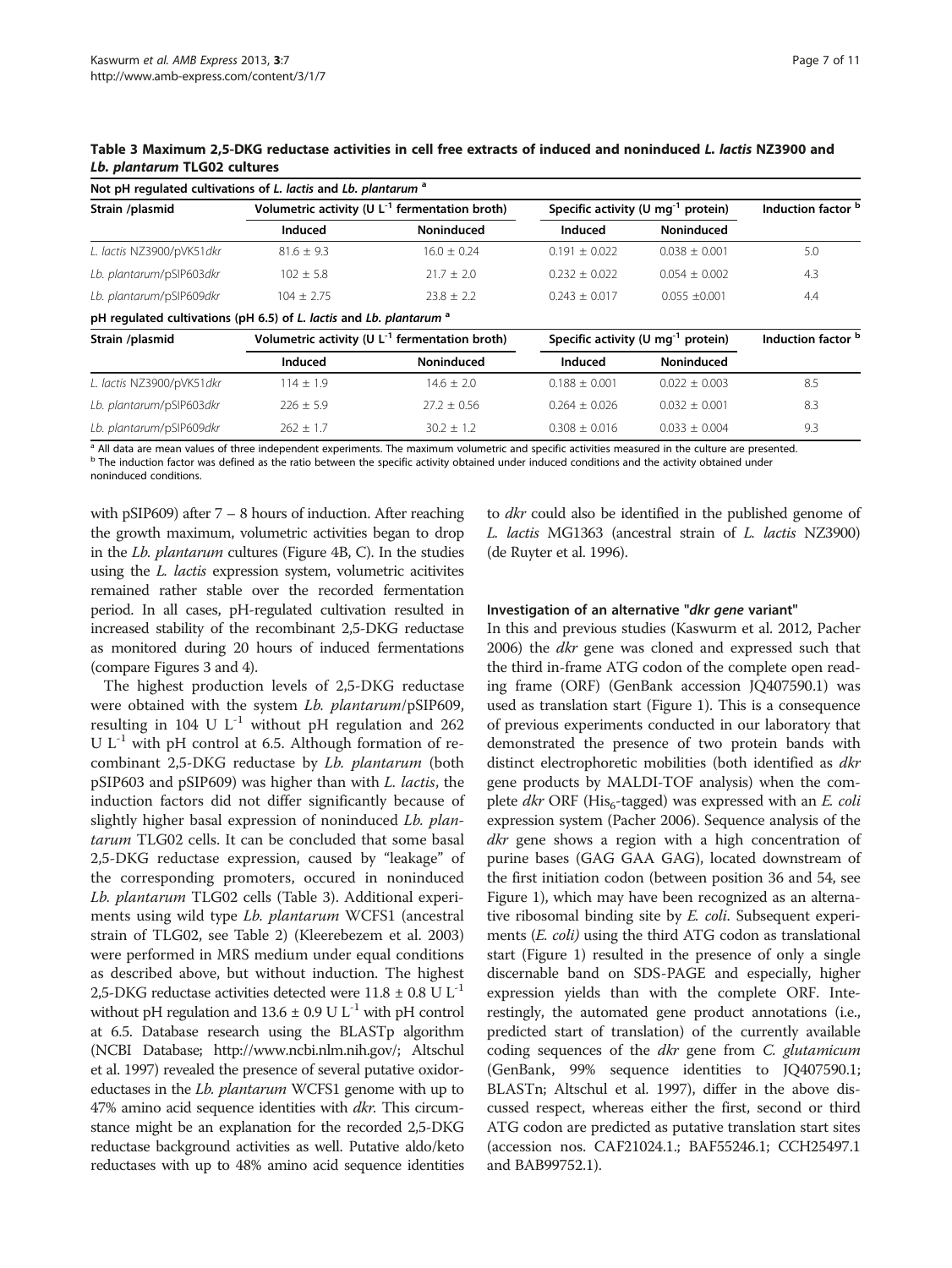Following these considerations, the expression of the complete dkr ORF was investigated with all presented LAB systems/variants as well (see results in Additional file [1](#page-9-0), Additional file [2](#page-9-0), Additional file [3](#page-9-0), Additional file [4\)](#page-9-0). Interestingly, in contrast to E. coli, only a single protein band

was visible on SDS-PAGE (see Additional file [1\)](#page-9-0). However, the yields of 2,5-DKG reductase activities (in terms of both volumetric and specific activities) achieved by expression of the complete dkr ORF were significantly lower than by expression of the "dkr gene" (starting at the third ATG

<span id="page-7-0"></span>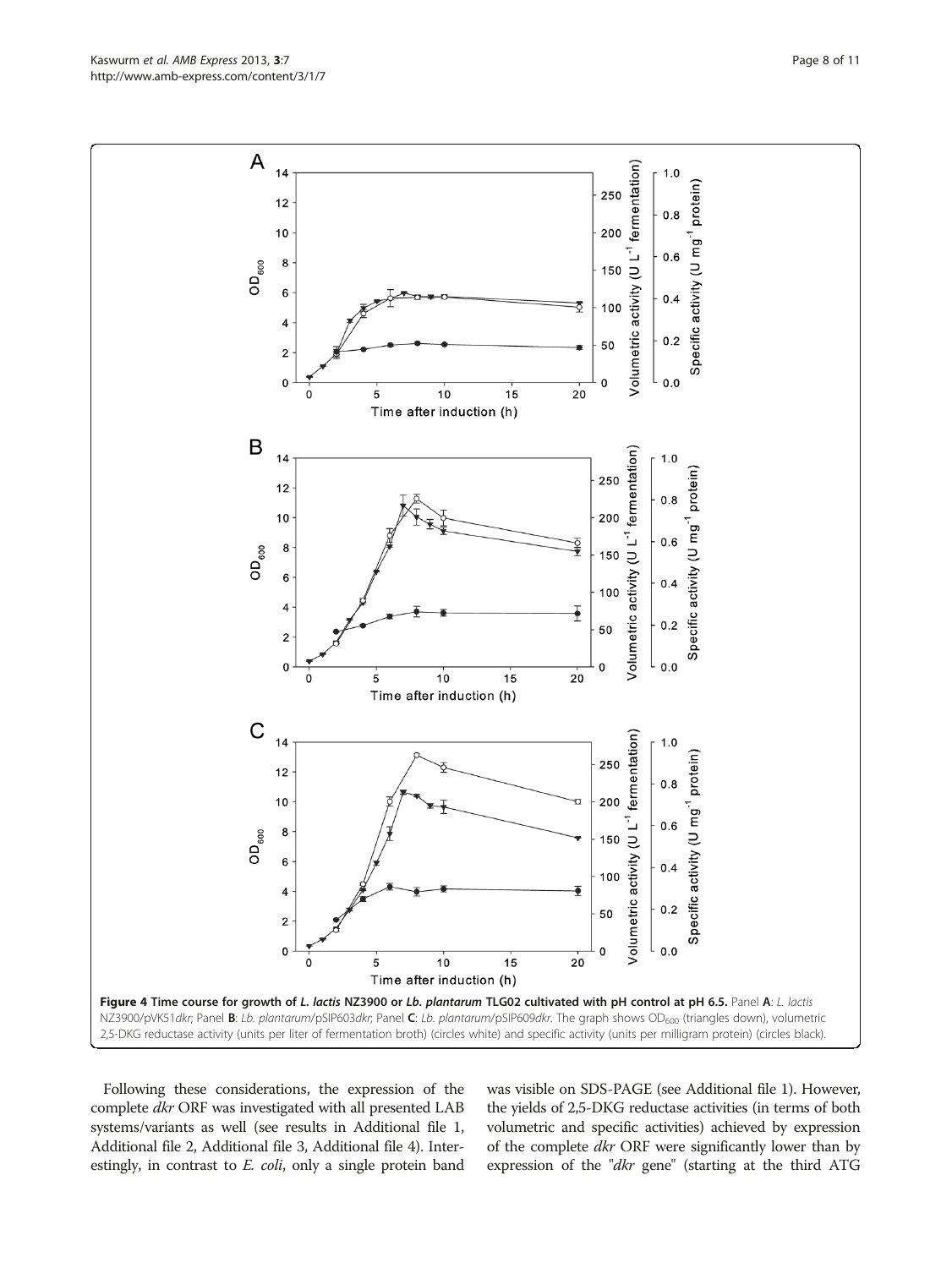codon in frame) with all systems (see Additional file [2](#page-9-0), Additional file [3](#page-9-0), Additional file [4](#page-9-0)).

A possible explanation for the improved expression charateristics of "dkr" compared to the complete ORF may be indicated by codon usage analysis: Compared to L. lactis subsp. cremoris MG1363 and Lb. plantarum WCFS1, the mean difference of the codon usage in ORF of dkr gene from C. glutamicum was 39.6% and 36.7% for the complete ORF and 40.1% and 37.1% for dkr gene, respectively. Additionally, according to the codon usage table of L. lactis subsp. cremoris MG1363 (Additional file [5](#page-9-0)) an analysis of usage of the first 50 codons of the complete ORF and dkr gene, shows that 10 codons (ORF) and 8 codons (dkr), respectively can be considered "rare codons" (i.e. codons used in less than 20% of the cases) or "very rare codons" (i.e. codons used in less than 10% of the cases). Conversely, for Lb. plantarum there is no rare codon with a low fraction of usage within the first 50 codons of both ORF and *dkr* gene from *C. glutamicum* (Additional file [6](#page-9-0)).

## **Discussion**

The majority of the so far published studies concerned with the heterologous expression of *dkr* genes (Corynebacterium sp.) were focussed on 2,5-DKG reductase optimization by site-directed mutagenesis and the kinetic characterisation of the obtained mutants after expression in E. coli, rather than the optimization of expression yields (Banta et al. [2002a](#page-9-0), [b](#page-9-0), Powers [1996](#page-10-0), Sanli et al. [2004,](#page-10-0) Banta and Anderson [2002](#page-9-0)). However, Erwinia species (Erwinia herbicola and Erwinia citreus) that naturally accumulate 2,5-DKG from D-glucose have been used as expression host for dkr as well, and have been employed in the onestep production of 2-KLG (Anderson et al. [1985,](#page-9-0) Grindley et al. [1988,](#page-10-0) Wührer [2006](#page-10-0)). The expression degree of dkr in Erwinia strains was evaluated through the production titer of 2-KLG, and the highest productivity rate of 6.6 g  $L^{-1}$  d<sup>-1</sup> was achieved with Erwinia citreus, mutant strain ER1026 (Grindley et al. [1988\)](#page-10-0).

The focus of the present study was to determine the value of two recently developed LAB based food-grade expression systems for the production of 2,5-DKG reductase. The best results (judged by enzyme activity in the crude extract) were obtained with Lb. plantarum/ pSIP609. Interestingly, the corresponding production yields were in the same range as those previously obtained by  $dkr$ expression with E. coli/pET21d (approx. 200 U  $L^{-1}$  fermentation broth) (Kaswurm et al. [2012](#page-10-0)). Additionally, this is the highest expression level so far reported for this enzyme and shows that LAB systems are suitable for *dkr* expression as well. However, it needs to be critically discussed whether LAB systems could compete with  $E$ .  $\text{coli}$  in an industrial production process. Considering the current costs of the required growth media (at the time of writing: MCHGly medium approx. 3  $\epsilon$  per liter; MRS medium approx. 9  $\epsilon$ ),

the estimated costs for 2,5-DKG reductase production with Lb. plantarum would be at least 3 fold compared to E. coli. A strong argument to employ food grade expression systems however is that such, the costs to satisfy food safety requirements may be significantly reduced (Mierau et al. [2005\)](#page-10-0). Although the options presented here do not represent "self-clones" and have therefore to be considered as GMO, the use of gram positive expression hosts is still highly attractive because lipopolysaccharide formation can be avoided such, which might indeed reduce the costs for downstream processing and quality assurance required for "food grade" enzymes. In addition, the here applied food grade expression systems do not contain potentially harmful, transferable antibiotic resistence markers (Peterbauer et al., [2011\)](#page-10-0). Since vitamin C is an important and widely used food supplement, expression of 2,5-DKG reductase with such food grade systems could indeed represent an interesting option.

In this regard, it is important to note that research on LAB expression systems is still in progress, and it can reasonable be expected that expression efficiencies of such systems will be much improved over the next years. An important aspect to improve a particular system is the choice of the inducible promotor, which was also indicated in the present study: Heterologous expres-sion levels (Table [3\)](#page-6-0) of the C. glutamicum dkr gene with Lb. plantarum (pSIP603, pSIP609), clearly indicate that the expression characteristics of the same system can be significantly influenced by the used promotor  $(P_{\text{sppA}})$  and  $P_{\text{supO}}$ , respectively), as pSIP609 showed improved expression levels compared to pSIP603 in all cases. These data stand in contrast to the results recently published by Nguyen and co-workers (Nguyen et al. [2011a\)](#page-10-0), who found no significant differences between pSIP603 and pSIP609 comparing the levels of β-galactosidase expressions. However, our results are in excellent accordance with those obtained for the β-glucuronidase (GusA) from E. coli and aminopeptidase N (PepN) from L. lactis expressed with Lb. plantarum NC8 harbouring corresponding pSIP based vectors with erythromycin resistance (Sørvig et al. [2005](#page-10-0)).

Further strategies recently discussed involve the increase of plasmid copy numbers and optimization of mRNA secondary structure in the translational initiation region (TIR) (Nguyen et al. [2011b,](#page-10-0) Friehs [2004,](#page-9-0) Ganoza and Louis [1994](#page-10-0)). Another important aspect is to analyse the codon usage preference among organisms used as expression systems. Accordingly, by modification of the target gene towards the set of codons that the host organism (L. lactis. or Lb. plantarum) naturally uses in its highly expressed genes, the risk of tRNA depletion during translation can be minimized and hence the heterologous expression by lactic acid bacteria could be further optimized (Fuglsang [2003\)](#page-9-0). In addition, design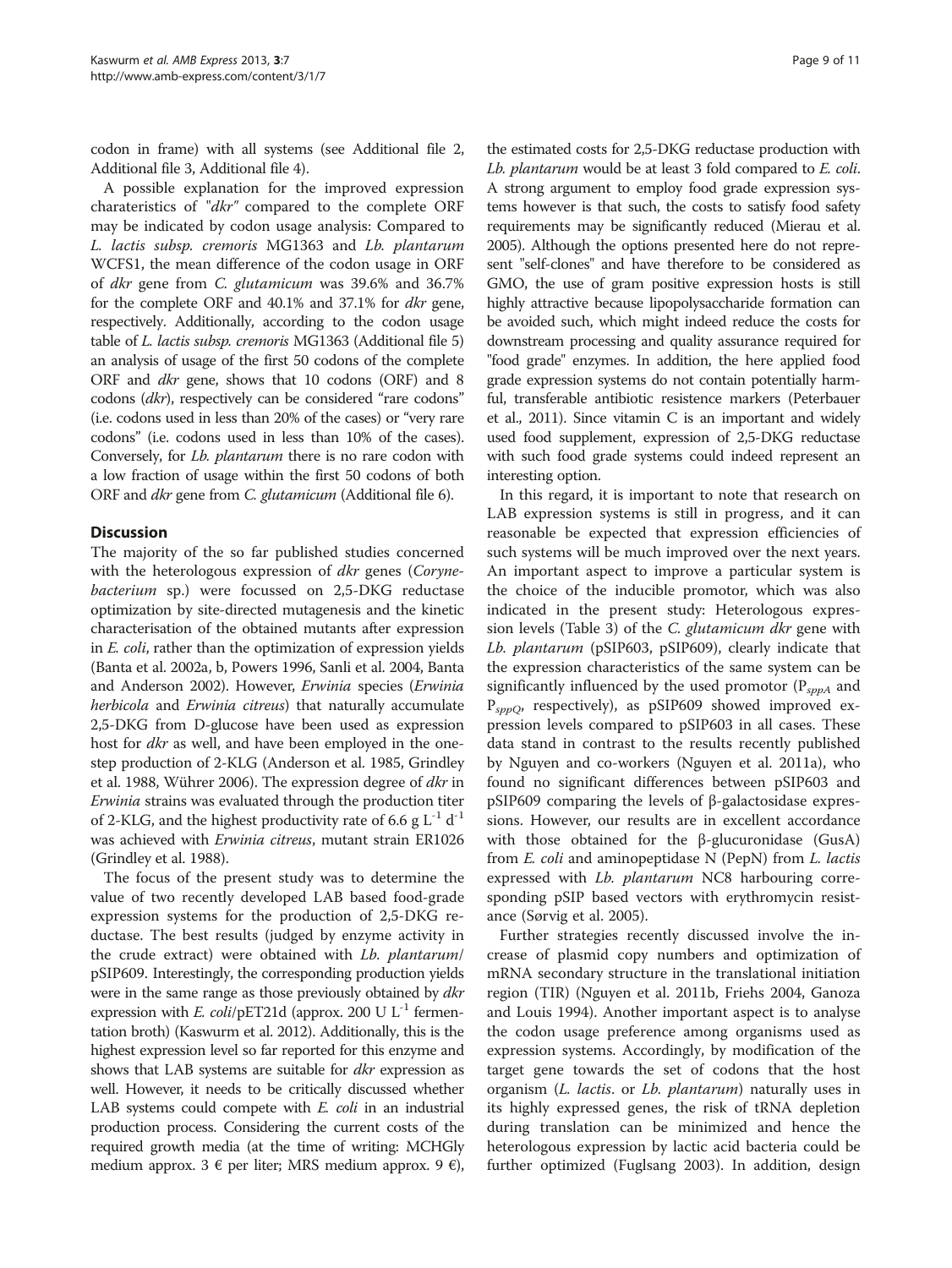<span id="page-9-0"></span>of fermentation medium and further optimization of cultivation conditions using a well reasoned strategy (Kennedy and Krouse [1999,](#page-10-0) Berlec et al. 2008) could contribute to multiple increases of cell densities and expression productivities.

In conclusion, with dkr from C. glutamicum as example, our results confirm that LAB expression systems such as NICE and pSIP are indeed attractive candidates for high level protein production and may gain further interest for industrial purposes in the near future.

# Additional files

[Additional file 1: Figure S1.](http://www.biomedcentral.com/content/supplementary/2191-0855-3-7-S1.pdf) SDS-PAGE of cell free extracts of strains L. lactis NZ3900, Lb. plantarum TLG02 and Lb. plantarum WCFS1 cultivated without pH maintainance. Panel A: L. lactis NZ3900/pVK51ORFdkr; Panel B: Lb. plantarum/pSIP603ORFdkr; Panel C: Lb. plantarum/pSIP609ORFdkr. Panel A: Lane 1 and Lane 8, molecular mass standard protein; Lane 2, culture uninduced; Lane 3-7, induced culture after 2, 4, 6, 8 and 10 hours. Panel B, C: Lane 1 and Lane 8, molecular mass standard protein; Lane 2, culture uninduced; Lane 3-6, induced culture after 2, 4, 6 and 8 hours; Lane 7, wild type Lb. plantarum WCFS1. The arrows indicate the band representing heterolougously expressed complete dkr ORF.

[Additional file 2: Table S1.](http://www.biomedcentral.com/content/supplementary/2191-0855-3-7-S2.pdf) Maximum activities of 2.5-DKG reductase measured in cell free extracts of induced and noninduced L. lactis and Lb. plantarum TLG02 after expression of the complete dkr ORF.

[Additional file 3: Figure S2.](http://www.biomedcentral.com/content/supplementary/2191-0855-3-7-S3.pdf) Time course for growth of L. lactis NZ3900 or Lb. plantarum TLG02 cultivated without pH regulation. Panel A: L. lactis NZ3900/pVK51ORFdkr; Panel B: Lb. plantarum/pSIP603ORFdkr; Panel C: Lb. plantarum/pSIP609ORFdkr. The graph shows OD<sub>600</sub> (triangles down), pH (crosshairs), 2,5-DKG reductase activity (units per liter of fermentation broth) (circles white) and specific activity (units per milligram protein) (circles black).

[Additional file 4: Figure S3.](http://www.biomedcentral.com/content/supplementary/2191-0855-3-7-S4.pdf) Time course for growth of L. lactis NZ3900 or Lb. plantarum TLG02 cultivated with pH control at pH 6.5. Panel A: L. lactis NZ3900/pVK51ORFdkr; Panel B: Lb. plantarum/pSIP603ORFdkr; Panel C: Lb. plantarum/pSIP609ORFdkr. The graph shows OD<sub>600</sub> (triangles down), 2,5-DKG reductase activity (units per liter of fermentation broth) (circles white) and specific activity (units per milligram protein) (circles black).

[Additional file 5: Figure S4.](http://www.biomedcentral.com/content/supplementary/2191-0855-3-7-S5.pdf) Codon usage analysis of the 50 first codons in complete dkr ORF (A) and dkr (B) of C. glutamicum in L. lactis subsp. cremoris MG1363. The vertical axis indicates the relative adaptiveness values (%) of triplet codons in L. lactis subsp. cremoris MG1363. The codons used in less than 20% of the cases are considered as rare and their codon usage fraction appears in grey.

[Additional file 6: Figure S5.](http://www.biomedcentral.com/content/supplementary/2191-0855-3-7-S6.pdf) Codon usage analysis of the 50 first codons in complete dkr ORF (A) and dkr (B) of C. glutamicum in Lb. plantarum WCFS1. The vertical axis indicates the relative adaptiveness values (%) of triplet codons in Lb. plantarum WCFS1. The codons used in less than 20% of the cases are considered as rare and their codon usage fraction appears in grey.

#### Abbreviations

AKR: Aldo-keto reductase; Alr: Alanine racemase gene; Cm<sup>r</sup>: Chloramphenicol resistance; 2,5-DKG reductase: 2,5-diketo-D-gluconic acid reductase; 2,5- DKG: 2,5-diketo-D-gluconic acid; FDA: Food and Drug Administration; GMO: Genetically modified organism; GusA: β-glucuronidase; 2-KLG: 2-keto-Lgulonic acid; LAB: Lactic acid bacteria; lacF: The soluble carrier enzyme IIA encoding gene; lacLM: Overlapping genes encoding β-galactosidase; NADPH: Nicotinamide adenine dinucleotide phosphate (reduced form); NADP<sup>+</sup>: Nicotinamide adenine dinucleotide phosphate (oxidized form); NICE: Nisin controlled gene expression; ORF: Open reading frame; PepN: Aminopeptidase N;  $P_{nisa}$ : Promoter nisin A;  $P_{sppA}$   $P_{sppQ}$ : The bacteriocin promoters in the spp gene cluster.

#### Competing interest

The authors declare that they have no competing interests.

#### Acknowledgements

Herbert Michlmayr was supported by the Austrian Science Fund (FWF project 20246-B11). We thank the Austrian Academic Exchange Service (ÖAD) for scholarship support of Tien-Thanh Nguyen. We thank Dr. Martin, from Edinburgh Napier University, for kindly supplying E. coli MB2159. We are grateful to Clemens Peterbauer for critically reading the manuscript.

#### Author details

1 Food Biotechnology Laboratory, Department of Food Science and Technology, BOKU – University of Natural Resources and Life Sciences, Muthgasse 18, Vienna 1190, Austria. <sup>2</sup>School of Biotechnology and Food Technology, Hanoi University of Science and Technology (HUST), Hanoi, Vietnam.

#### Received: 19 January 2013 Accepted: 21 January 2013 Published: 28 January 2013

#### References

- Altschul SF, Madden TL, Schäffer AA, Zhang J, Zhang Z, Miller W, Lipman DJ (1997) Gapped BLAST and PSI-BLAST: a new generation of protein database search programs. Nucleic Acids Res 25:3389–3402
- Anderson S, Marks CB, Lazarus R, Miller J, Stafford K, Seymour J, Light D, Rastetter W, Estell D (1985) Production of 2-keto-L-gulonate, an intermediate in Lascorbate synthesis, by a genetically modified Erwinia herbicola. Science 230:144–149
- Banta S, Anderson S (2002) Verification of a novel NADH-binding motif: combinatorial mutagenesis of three amino acids in the cofactor-binding pocket of Corynebacterium 2,5-diketo-D-gluconic acid reductase. J Mol Evol 55:623–631
- Banta S, Swanson BA, Wu S, Jarnagin A, Anderson S (2002a) Alteration of the specificity of the cofactor-binding pocket of Corynebacterium 2,5-diketo-D-gluconic acid reductase A. Protein Eng 15:131–140
- Banta S, Swanson BA, Wu S, Jarnagin A, Anderson S (2002b) Optimizing an artificial metabolic pathway: engineering the cofactor specificity of Corynebacterium 2,5-diketo-D-gluconic acid reductase for use in vitamin C biosynthesis. Biochemistry 41:6226–6236
- Berczi I, Bertók L, Bereznai T (1966) Comparative Studies on the Toxicity of Escherichia coli Lipopolysaccaride Endotoxin in Various Animal Species. Can J Microbiol 12:1070–1071
- Berlec A, Tompa G, Slapar N, Fonović UP, Rogelj I, Štrukelj B (2008) Optimization of fermentation conditions for the expression of sweet-tasting protein brazzein in Lactococcus lactis. Lett Appl Microbiol 46:227–231
- Beutler B, Rietschel ET (2003) Timeline: Innate immune sensing and its roots: the story of endotoxin. Nat Rev Immunol 3:169–176
- Bradford MM (1976) A rapid and sensitive method for the quantitation of microgram quantities of protein utilizing the principle of protein-dye binding. Anal Biochem 72:248–254
- Bremus C, Herrmann U, Bringer-Meyer S, Sahm H (2006) The use of microorganisms in L-ascorbic acid production. J Biotechnol 124:196–205
- Chotani G, Dodge T, Hsu A, Kumar M, LaDuca R, Trimbur D, Weyler W, Sanford K (2000) The commercial production of chemicals using pathway engineering. Biochim Biophys Acta Protein Struct Mol Enzymol 1543:434–455
- de Ruyter PG, Kuipers OP, Beerthuyzen MM, van Alen-Boerrigter I, de Vos WM (1996) Functional analysis of promoters in the nisin gene cluster of Lactococcus lactis. J Bacteriol 178:3434–3439
- Eijsink VG, Brurberg MB, Middelhoven PH, Nes IF (1996) Induction of bacteriocin production in Lactobacillus sake by a secreted peptide. J Bacteriol 178:2232–2237
- Ellis EM (2002) Microbial aldo-keto reductases. FEMS Microbiol Lett 216:123–131 Friehs K (2004) Plasmid copy number and plasmid stability. Adv Biochem Eng
- Biotechnol 86:47–82 Fuglsang A (2003) Lactic acid bacteria as prime candidates for codon optimization. Biochem Biophys Res Commun 312:285–291
- Fuhrmann M, Hausherr A, Ferbitz L, Schödl T, Heitzer M, Hegemann P (2004) Monitoring dynamic expression of nuclear genes in Chlamydomonas reinhardtii by using a synthetic luciferase reporter gene. Plant Mol Biol 55:869–881